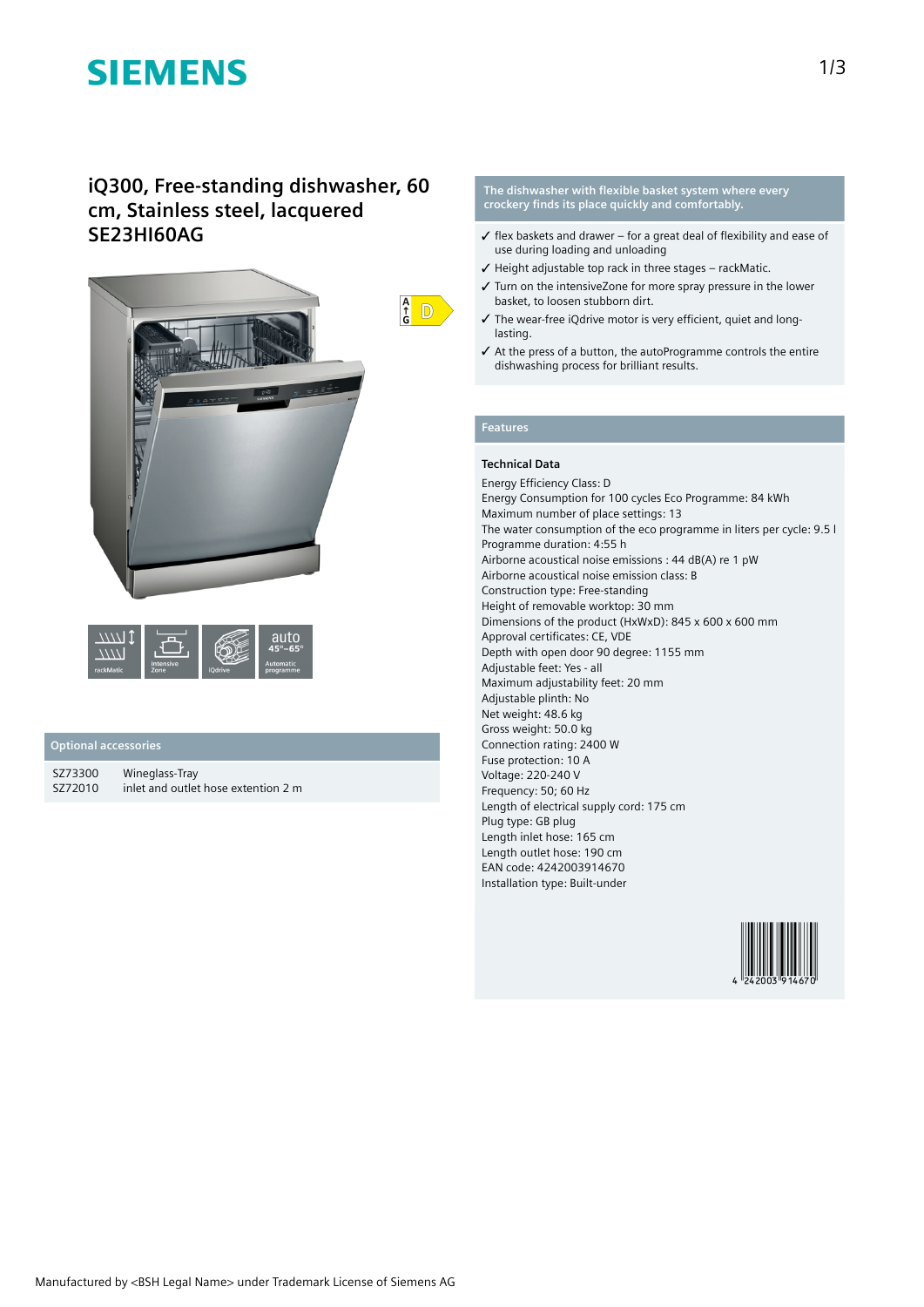# **SIEMENS**

## iQ300, Free-standing dishwasher, 60 cm, Stainless steel, lacquered **S E 2 3 H I 6 0 A G**

#### **Features**

#### **N e w f o r 2 0 2 1**

#### **P e r f o r m a n c e**

- Energy Efficiency Class<sup>1</sup>: D
- Energy<sup>2</sup> / Water<sup>3</sup>:##84 kWh / 9.5 litres
- Capacity: ## 3 place settings
- Programme duration<sup>4</sup>:##4:55 (h:min)
- Noise level:##4 dB(A) re 1 pW
- Noise Efficiency Class:##B

#### **Programmes/functions**

- $\bullet$  6 programmes: Eco 50 °C, Auto 45-65 °C , Intensive 70 °C, 1 hour 65 °C, Speed 45 °C, Favourite
- Default favourite programme: Pre-Rinse
- 3 special options: Intensive Zone, Half Load, VarioSpeedPlus
- Machine care programme

#### **Flexible design elements**

- flex basket system
- $\bullet$  3 stage rackMatic height-adjustable top basket
- Low friction wheels on bottom basket
- Rack Stopper to prevent derailing of bottom basket
- 2 foldable plate racks in top basket
- 4 foldable plate racks in bottom basket
- Knife rack in top basket
- Cutlery basket in bottom basket
- Upper rack cup shelf

#### **lnnovations and technology**

- Heat exchanger.
- dosageAssist detergent dispenser
- $\bullet$  iQDrive motor
- Automatic detergent-aware system
- Aqua and loading sensor
- Glass care protection system

#### Design features

- Remaining programme time indicator (minutes)
- Time delay (3, 6 or 24 hours)
- Child safety Tamperproof controls
- Internal water protection system
- Self-cleaning filter system with 3 piece corrugated filter
- Stainless steel interior
- Dimensions (HxWxD): 84.5 x 60 x 60cm
- *¹ Scale of Energy Efficiency Classes from A to G*
- *² Energy consumption in kWh per 100 cycles (in programme Eco 50 °C)*
- *³ Water consumption in litres per cycle (in programme Eco 50 °C)*
- *⁴ Duration of programme Eco 50 °C*